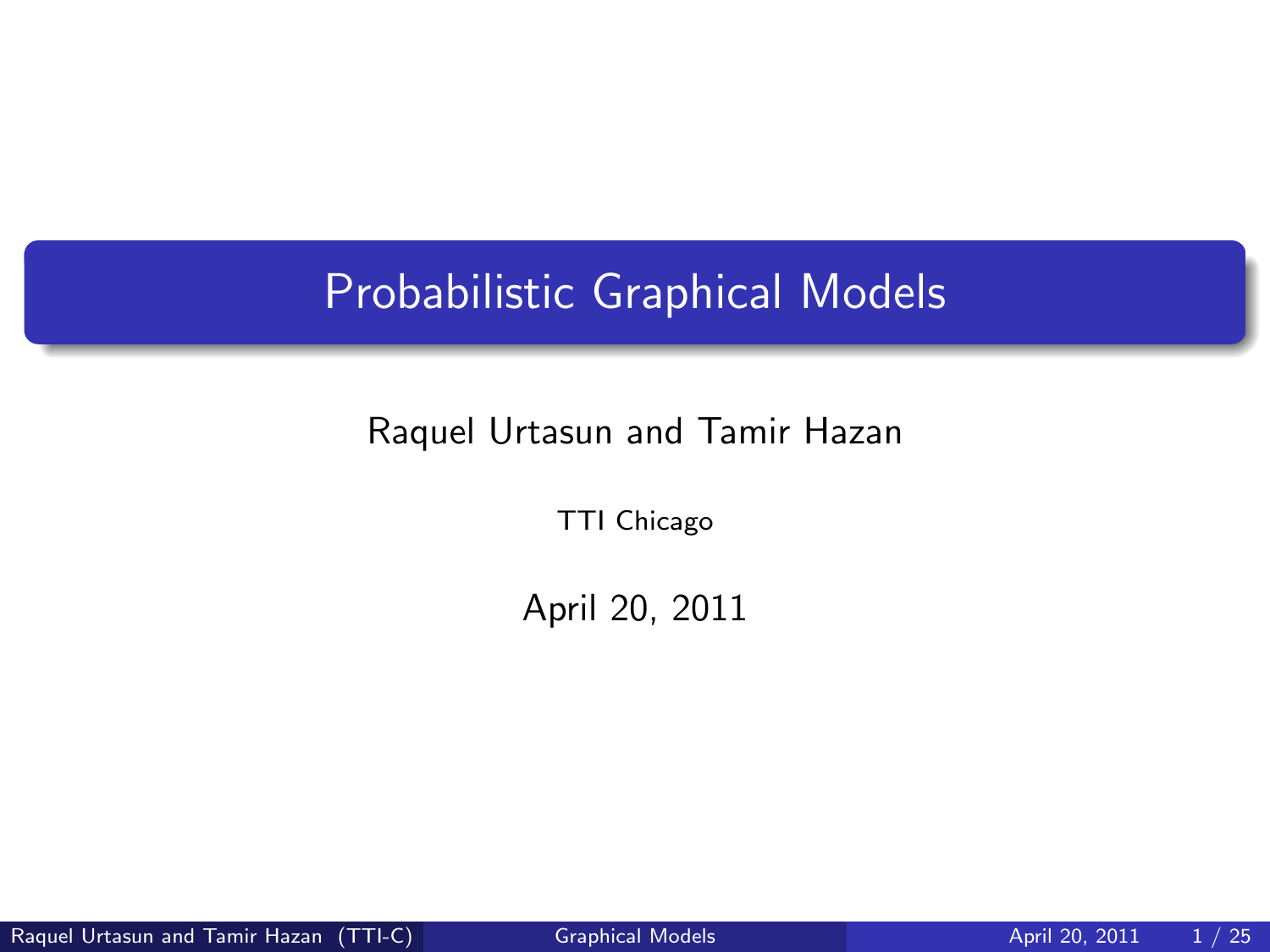- We can apply variable elimination algorithm to the task of computing  $P(Y, e)$ .
- **Simply apply the algorithm to the set of factors in the network reduced to**  $\mathsf{E} = \mathsf{e}$ , and eliminate the variables in  $\mathcal{X} - \mathsf{Y} - \mathsf{e}$ .
- The returned factor  $\phi^*(\mathsf{Y})$  is  $P(\mathsf{Y}, \mathsf{e})$ .
- $\bullet$  To obtain the conditional  $P(Y|e)$  we have to normalize the resulting product of factors.
- The normalization constant is  $P(e)$ .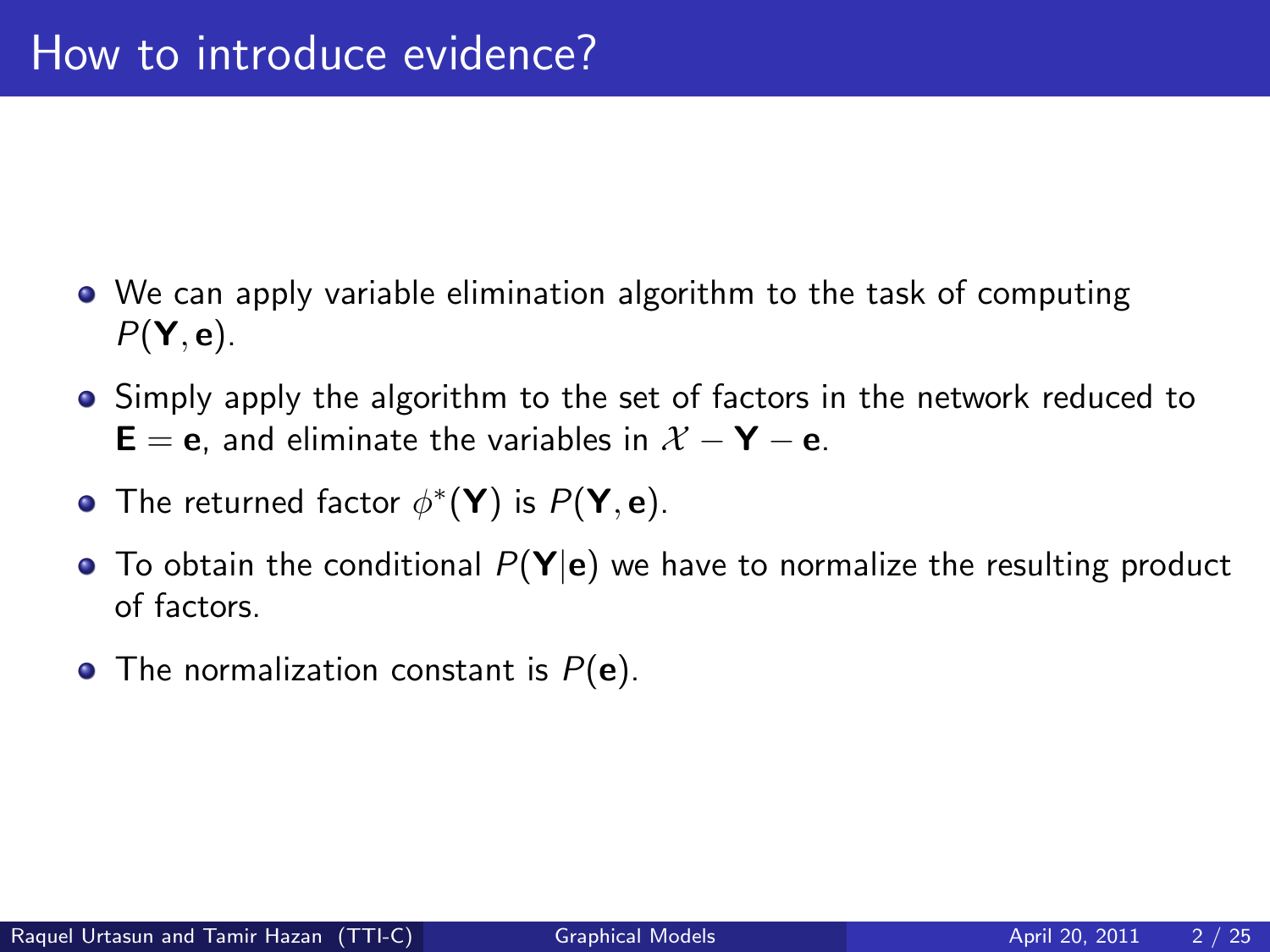Algorithm 9.2 Using Sum-Product-Variable-Elimination for computing conditional probabilities.

Procedure Cond-Prob-VE (  $\mathcal{K}, \quad //$  A network over  $\mathcal X$  $Y$ , // Set of query variables  $E = e$  // Evidence  $\Phi \leftarrow$  Factors parameterizing K 1 Replace each  $\phi \in \Phi$  by  $\phi[E = e]$  $\overline{2}$ 3 Select an elimination ordering  $\prec$  $Z \leftarrow = X - Y - E$  $\overline{4}$ 5  $\phi^* \leftarrow$  Sum-Product-Variable-Elimination( $\Phi, \prec, Z$ )  $\alpha \leftarrow \sum_{y \in Val(Y)} \phi^*(y)$ 6  $\overline{7}$ return  $\alpha$ ,  $\phi^*$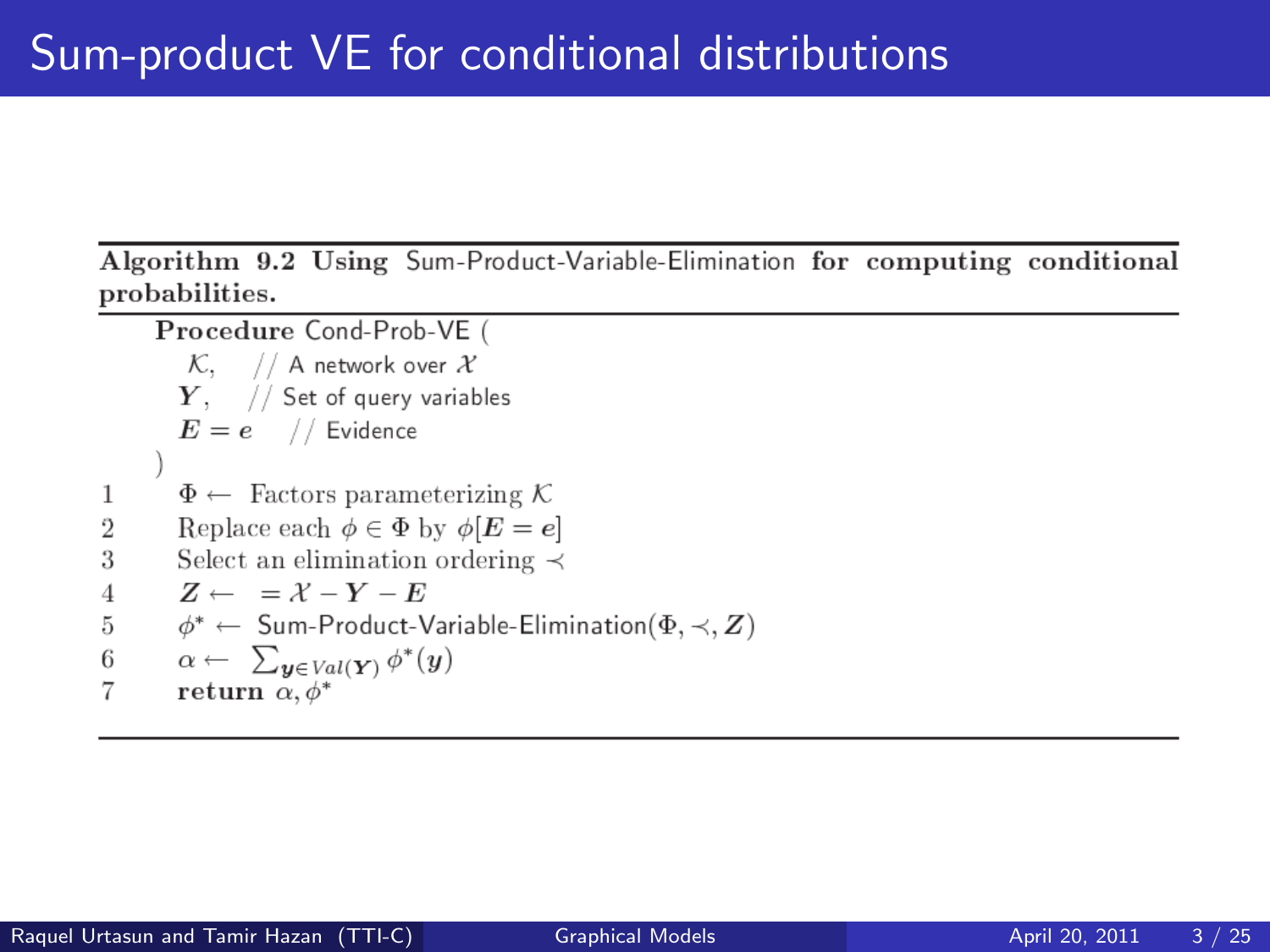#### Example

 $\bullet$  We want to compute  $P(J)$ .

| Coherence                    | <b>Step</b>          | Variable         | Factors                                    | Variables  | New             |
|------------------------------|----------------------|------------------|--------------------------------------------|------------|-----------------|
|                              |                      | eliminated       | used                                       | involved   | factor          |
| Difficulty<br>(Intelligence) |                      | C                | $\phi_C(C), \phi_D(D, C)$                  | C.D        | $\tau_1(D)$     |
|                              |                      | D                | $\phi_G(G, I, D), \tau_1(D)$               | G, I, D    | $\tau_2(G,I)$   |
| SAT<br>Grade                 | $\ddot{\phantom{1}}$ |                  | $\phi_I(I), \phi_S(S, I), \tau_2(G, I)$    | G, S, I    | $\tau_3(G, S)$  |
|                              |                      | Н                | $\phi_H(H,G,J)$                            | H, G, J    | $\tau_4(G,J)$   |
| Letter                       |                      | G                | $\tau_4(G, J), \tau_3(G, S), \phi_L(L, G)$ | G, J, L, S | $\tau_5(J,L,S)$ |
| Job                          |                      | $\boldsymbol{S}$ | $\tau_5(J,L,S), \phi_J(J,L,S)$             | J, L, S    | $\tau_6(J,L)$   |
| Happy                        |                      |                  | $\tau_6(J,L)$                              | J.L        | $\tau_7(J)$     |

To compute  $P(J, i^1, h^0)$ 

| <b>Step</b> | Variable   | Factors                                                 | Variables | New              |
|-------------|------------|---------------------------------------------------------|-----------|------------------|
|             | eliminated | used                                                    | involved  | factor           |
|             |            | $\phi_C(C)$ , $\phi_D(D, C)$                            | C.D       | $\tau'_1(D)$     |
| $2^{\circ}$ |            | $\phi_G[I = i^1](G, D), \phi_I[I = i^1](), \tau'_1(D)$  | G, D      | $\tau_2'(G)$     |
| 5'          | G          | $\tau'_{2}(G), \ \phi_L(L, G), \ \phi_H[H = h^0](G, J)$ | G, L, J   | $\tau'_{5}(L,J)$ |
| 6'          |            | $\phi_S[I = i^1](S), \phi_J(J, L, S)$                   | J, L, S   | $\tau_6'(J,L)$   |
|             |            | $\tau'_{6}(J,L), \tau'_{5}(J,L)$                        | J.L       | $\tau_{\tau}(J)$ |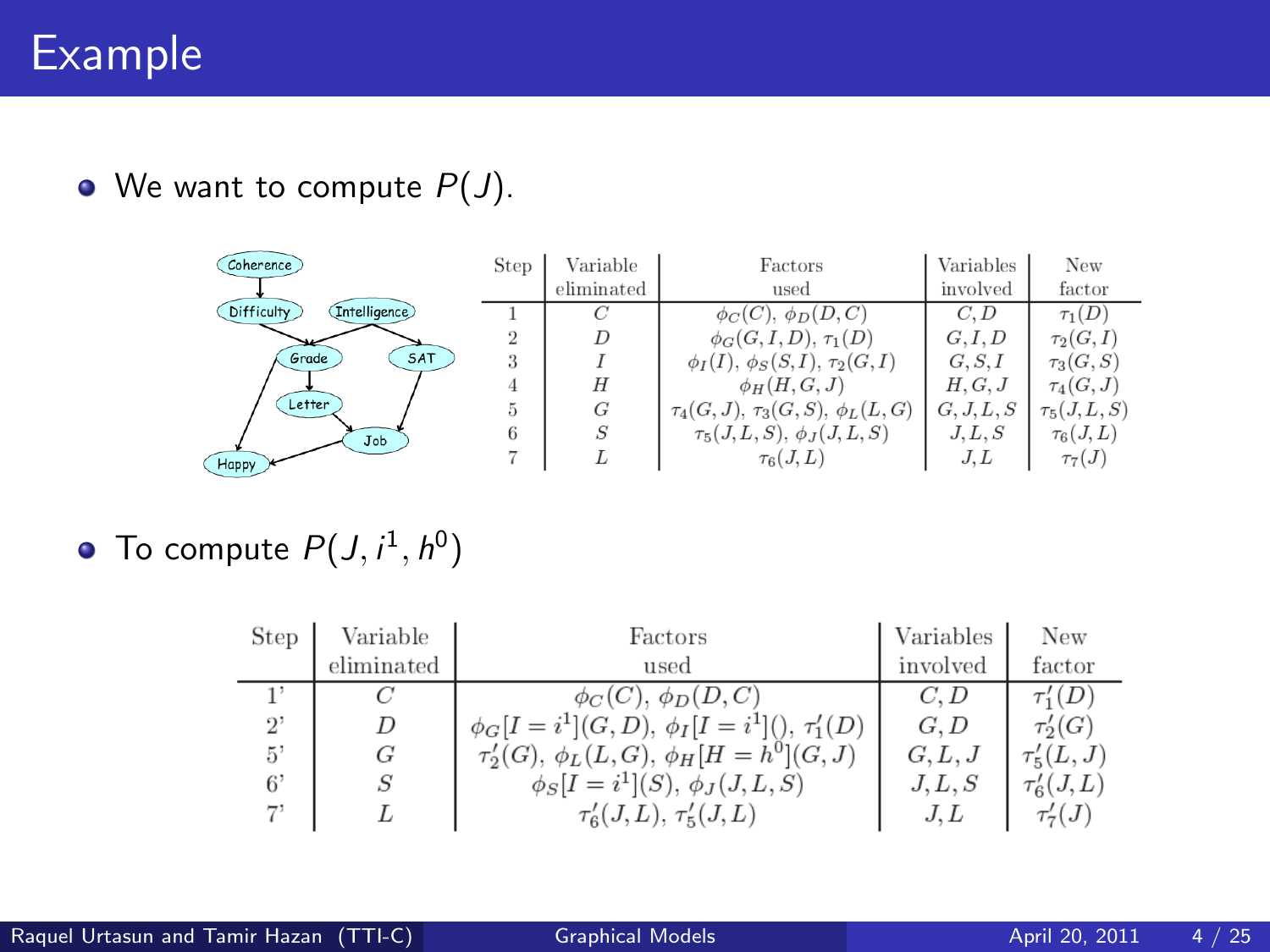# Complexity of Variable Elimination

- VE can be computationally much more efficient than a full enumeration.
- *n* random variables and *m* initial factors. In a BN  $m = n$ , in a MN we may have more factors than variables.
- Assume we run the algorithm until all variables are eliminated.
- $\bullet$  At each step we pick a variable  $X_i$  and multiply all factors involving the variable, resulting in a single factor  $\psi_i.$  The variable gets sum out of  $\psi_i,$ resulting in a new factor  $\tau_i$  with  $\mathit{scope}(\tau) = \mathit{scope}(\phi) - X_i.$
- Let  $N_i$  be the number of entries in the factor  $\psi_i$ , and let  $N_{\sf max} =$  max $_i$   $N_i$ .
- The total number of multiplications is at most  $(n + m)N_i \le (n + m)N_{max}$ , thus  $\mathcal{O}(mN_{max})$ .
- The total number of additions is  $nN_{max}$ .
- Therefore the total cost is  $O(mN_{max})$ .
- $\bullet$  The exponential blowup is the potential exponential size of the factors  $\psi$ . if each variable has at most  $v$  values then  $\mathcal{N}_i \leq v^{k_i}$ , for scope  $\psi_i$  which contains  $k_i$  variables.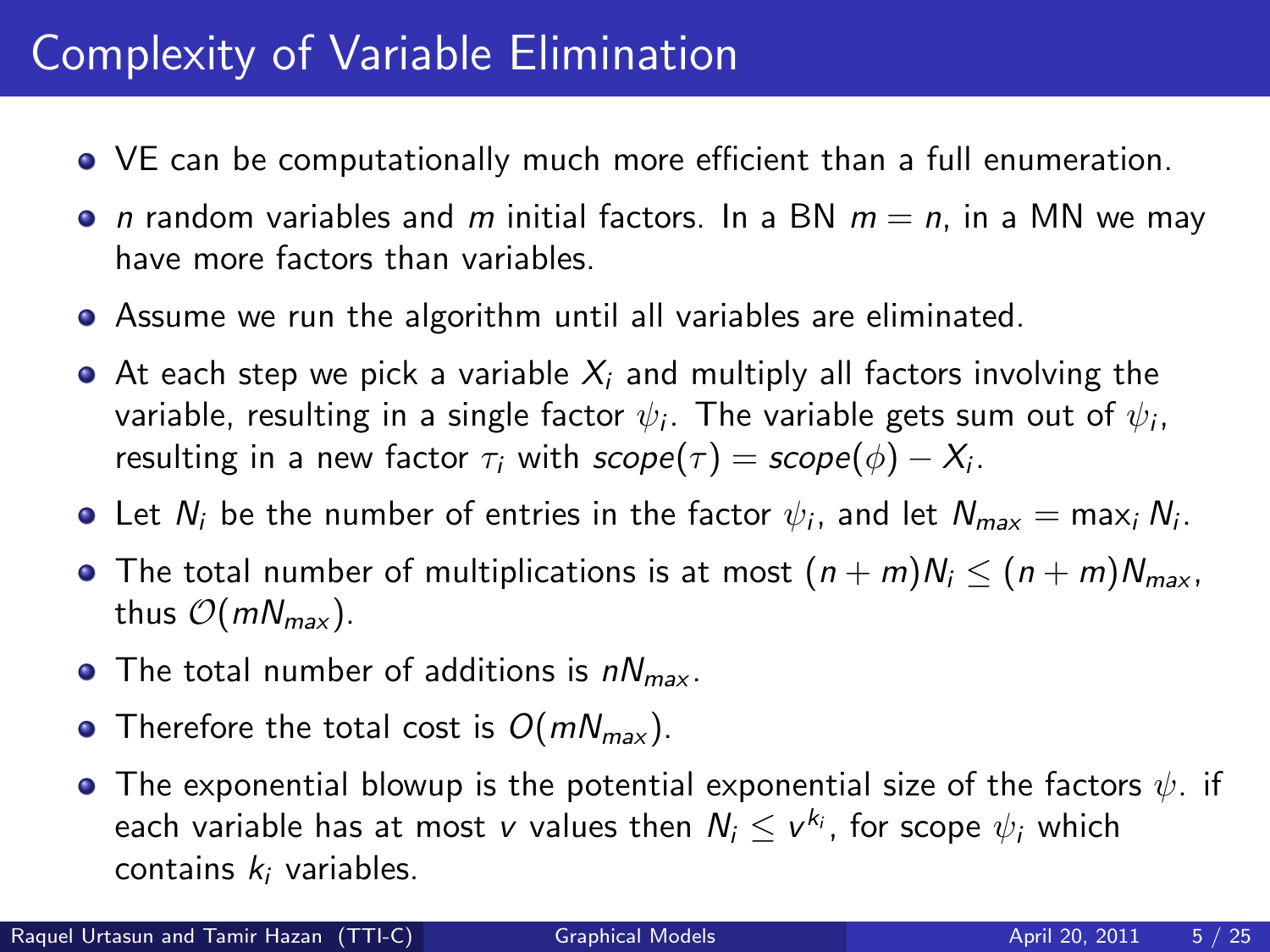- The only aspect that affects complexity is the graph structure.
- Let's try to analyze the complexity in terms of the graph structure.
- The algorithm does not care if the graph is directed or undirected, only depends on the scope of the factors.
- Let's consider an undirected graph for simplicity.
- Let Φ be a set of factors, we define  $Scope(Φ) = ∪_{φ ∈ Φ}$  Scope( $φ$ ).
- $\bullet$  We define  $\mathcal{H}_{\Phi}$  the undirected graph where we have an edge iff there exists a factor  $\phi \in \Phi$  such that  $\mathcal{X}_i, \mathcal{X}_j \in \mathit{Scope}(\phi).$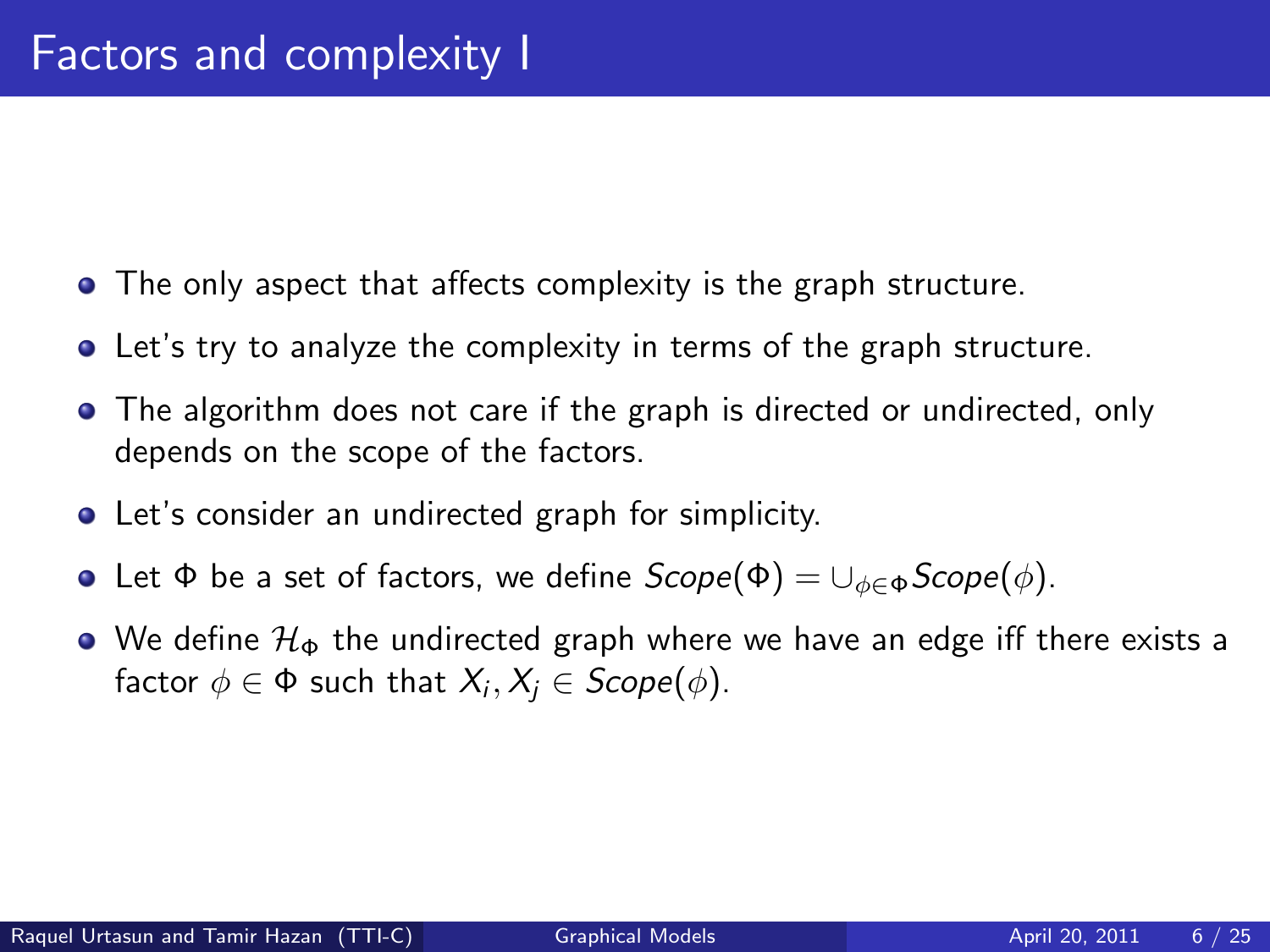#### Factors and complexity II

 $\bullet$  Let P be a distribution defined as

$$
P(\mathbf{X}) = \frac{1}{Z} \prod_{\phi \in \Phi} \phi
$$

with  $X = \text{Scope}(\Phi)$  and Z the partition function. Then  $\mathcal{H}_{\Phi}$  is the minimal Markov network I-map for P, and the factors  $\Phi$  are a parameterization of this network that defines the distribution P.

- For a BN, the undirected graph  $\mathcal{H}_{\Phi}$  is the **moralized graph**.
- In this case the distribution is normalized, i.e.,  $Z = 1$ .
- The Markov network induced by the set of factors Φ[e] defined by the reduction of the factors in a BN to some context  $E = e$ , is such that the variables **E** are removed from the factors,  $Scope[ $\Phi_e$ ] = X – **E**$ .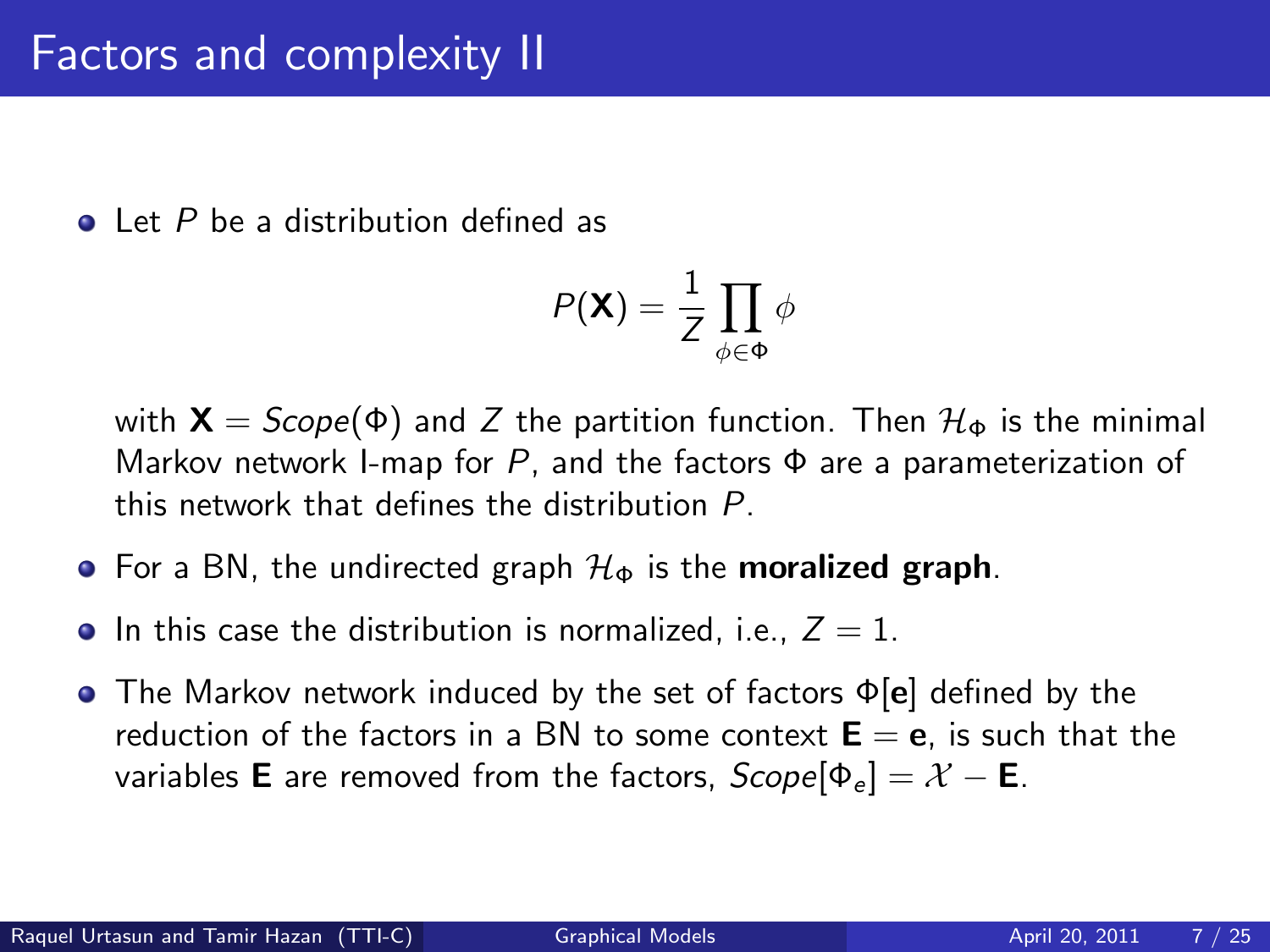When a variable  $X$  is eliminated

- We create a single factor  $\psi$  that contains X and all of the variables Y with which it appears in factors.
- We eliminate X from  $\psi$ , replacing it with a new factor  $\tau$  that contains all of the variables **Y**, but not X. Let's call this  $\Phi_X$ .

How does this modify the graph from  $\mathcal{H}_{\Phi}$  to  $\mathcal{H}_{\Phi_\mathsf{X}}?$ 

- Constructing  $\psi$  generates edges between all of the variables  $Y \in \mathbf{Y}$ .
- Some of these edges were in  $\mathcal{H}_{\Phi}$ , some are new.
- The new edges are called fill edges.
- **•** The step of removing X from  $\phi$  to construct  $\tau$  removes X and all it's incident edges from the graph.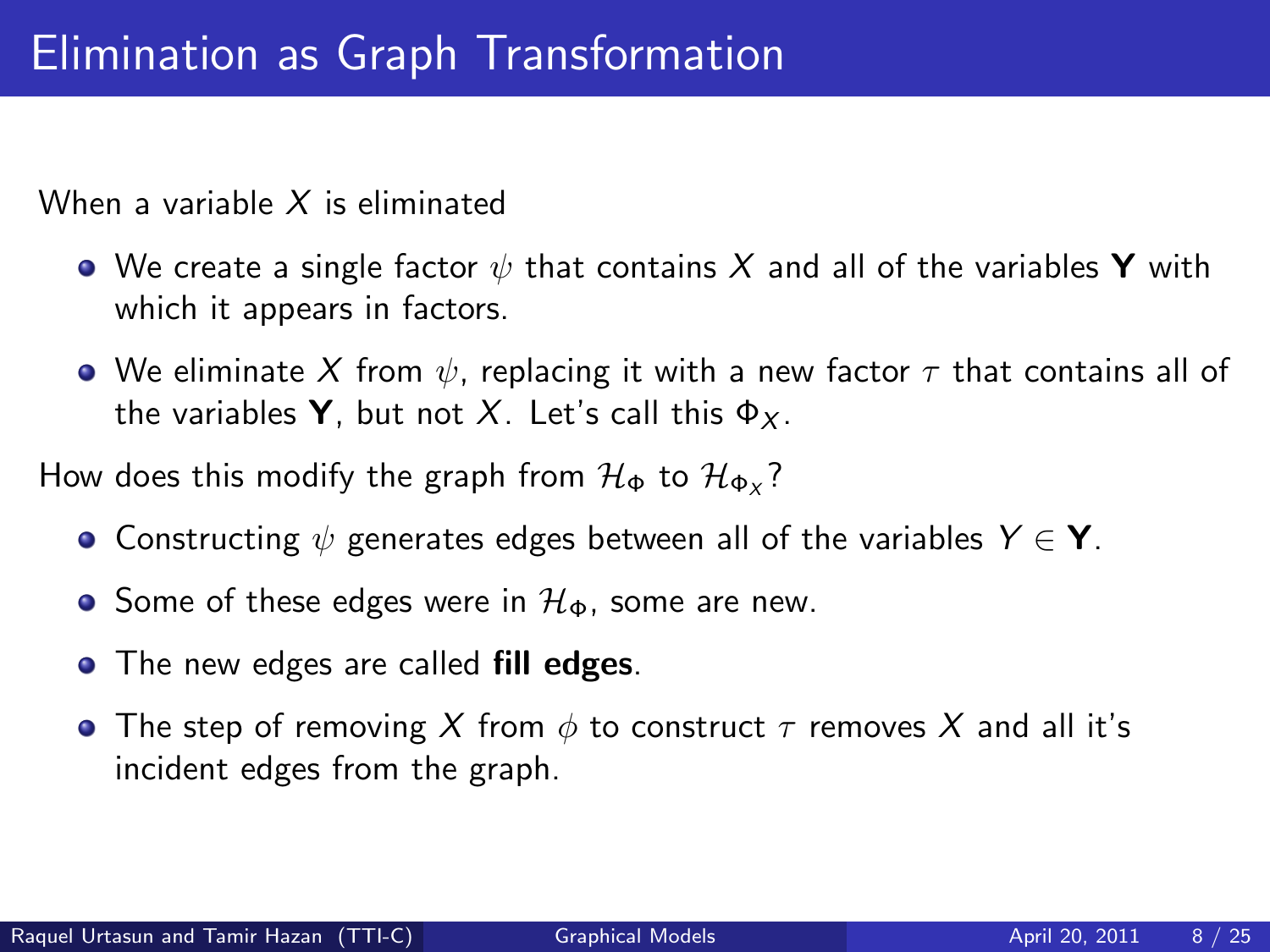## Example



Raquel Urtasun and Tamir Hazan (TTI-C) [Graphical Models](#page-0-0) **April 20, 2011** 9 / 25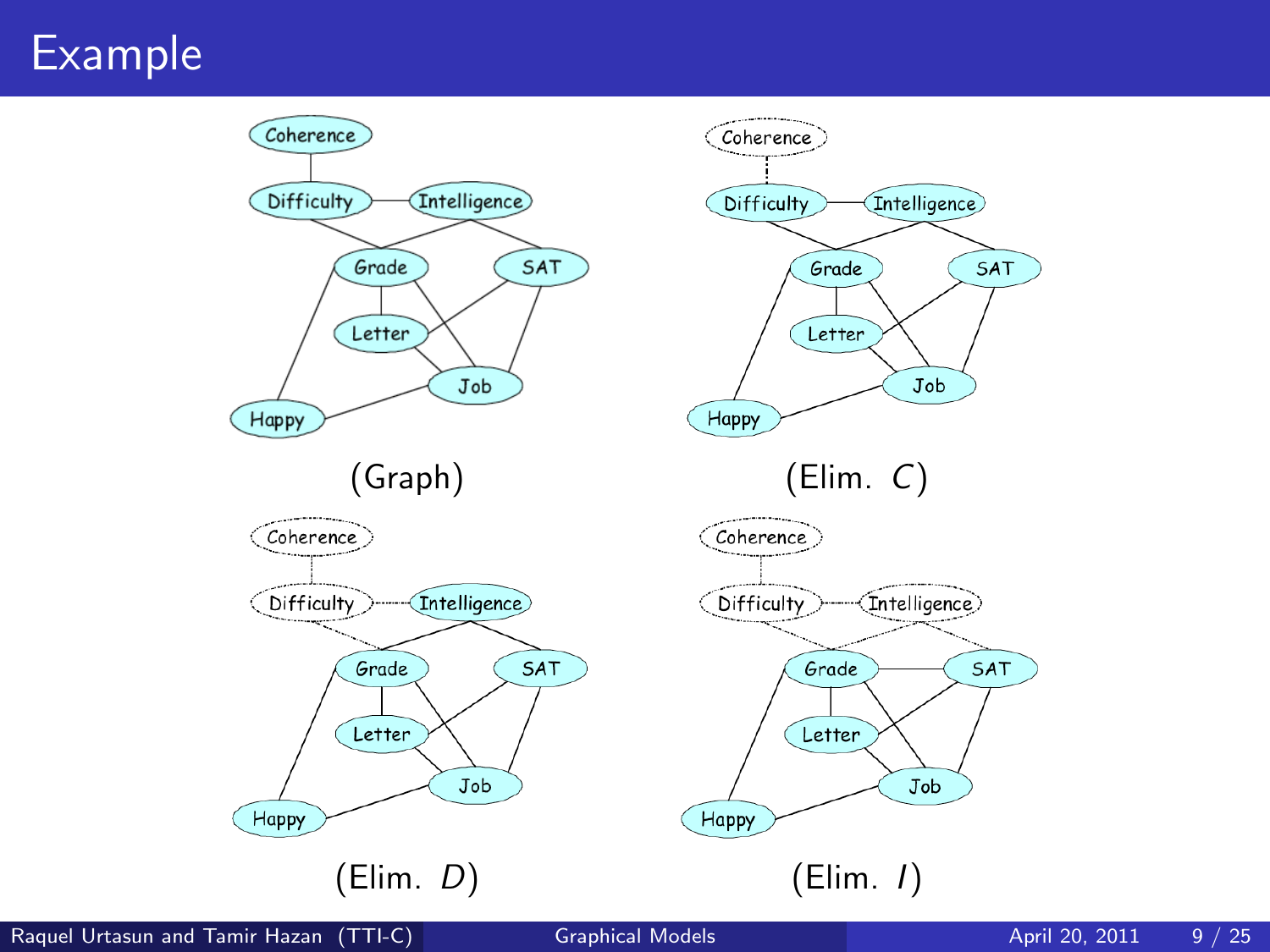- We can summarize the computation cost using a single graph that is the union of all the graphs resulting from each step of the elimination.
- $\bullet$  Def: Let Φ be a set of factors over  $\mathcal{X} = \{X_1, \cdots, X_n\}$  and  $\prec$  be an elimination ordering for some subset  $\mathbf{X} \subseteq \mathcal{X}$ . The induced graph  $\mathcal{I}_{\Phi}$  is an undirected graph over X, where  $X_i$  and  $X_i$  are connected by and edge if both appear in some intermediate factor  $\psi$  generated by the VE algorithm using  $\prec$  as an elimination ordering.
- In BN, the factors Φ correspond to the CPDs.
- $\bullet$  In Markov networks they correspond to the clique potentials in  $H$ .
- **•** Each factor  $\psi$  corresponds to a complete subgraph in  $\mathcal{I}_{\Phi,\prec}$ , so it's a clique.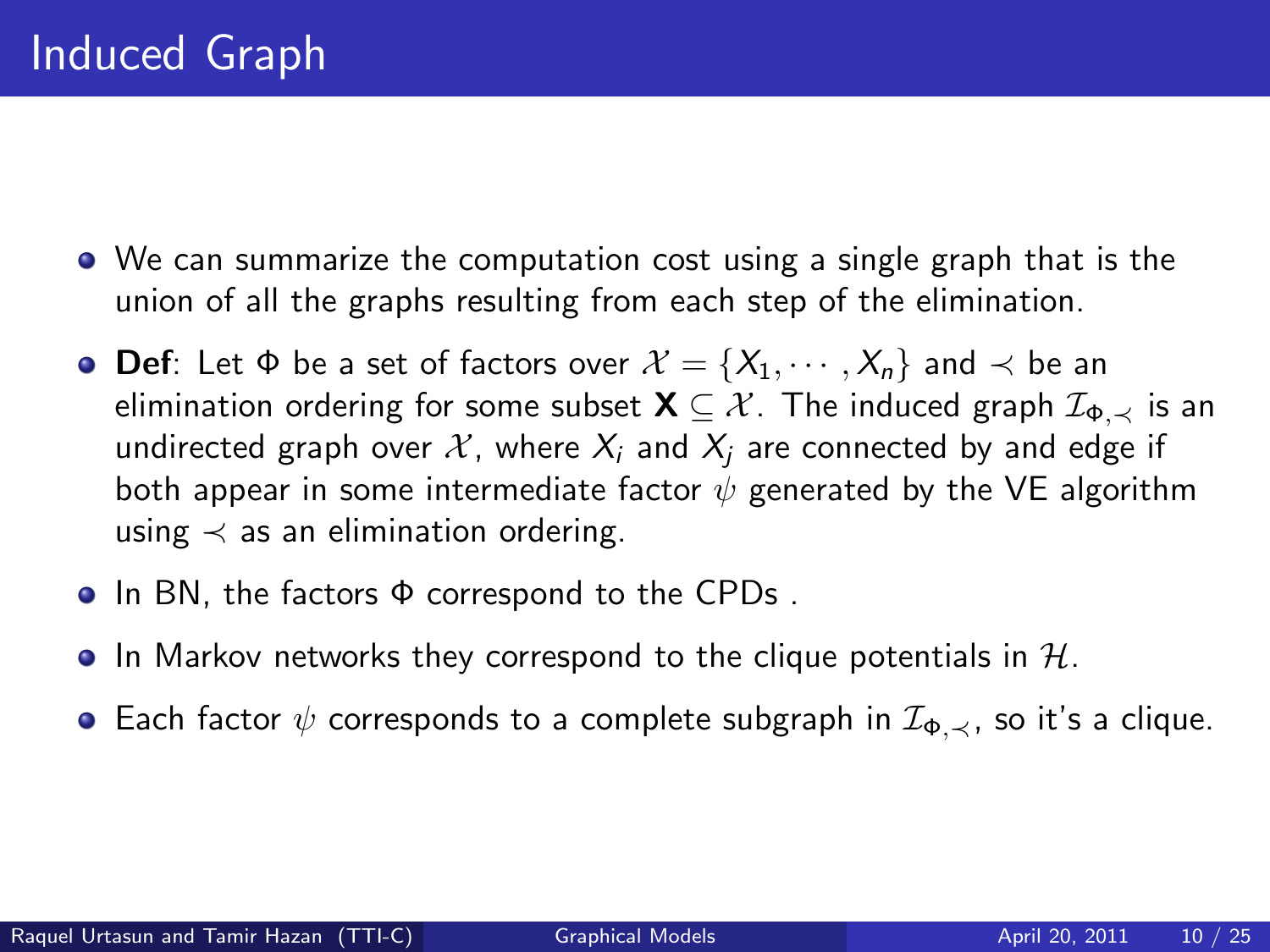## Example

Coherence Difficulty **Intelligence** Grade SAT Letter Job Happy

| <b>Step</b>    | Variable   | Factors                                    | Variables  | New             |  |
|----------------|------------|--------------------------------------------|------------|-----------------|--|
|                | eliminated | used                                       | involved   | factor          |  |
|                |            | $\phi_C(C)$ , $\phi_D(D, C)$               | C, D       | $\tau_1(D)$     |  |
| $\overline{2}$ |            | $\phi_G(G, I, D), \tau_1(D)$               | G. I. D    | $\tau_2(G,I)$   |  |
| 3              |            | $\phi_I(I), \phi_S(S, I), \tau_2(G, I)$    | G, S, I    | $\tau_3(G, S)$  |  |
| 4              | H          | $\phi_H(H,G,J)$                            | H, G, J    | $\tau_4(G,J)$   |  |
| 5              | G          | $\tau_4(G, J), \tau_3(G, S), \phi_L(L, G)$ | G, J, L, S | $\tau_5(J,L,S)$ |  |
| 6              | S          | $\tau_5(J,L,S), \phi_J(J,L,S)$             | J, L, S    | $\tau_6(J,L)$   |  |
|                |            | $\tau_6(J,L)$                              | J.L        | $\tau_{7}(J)$   |  |



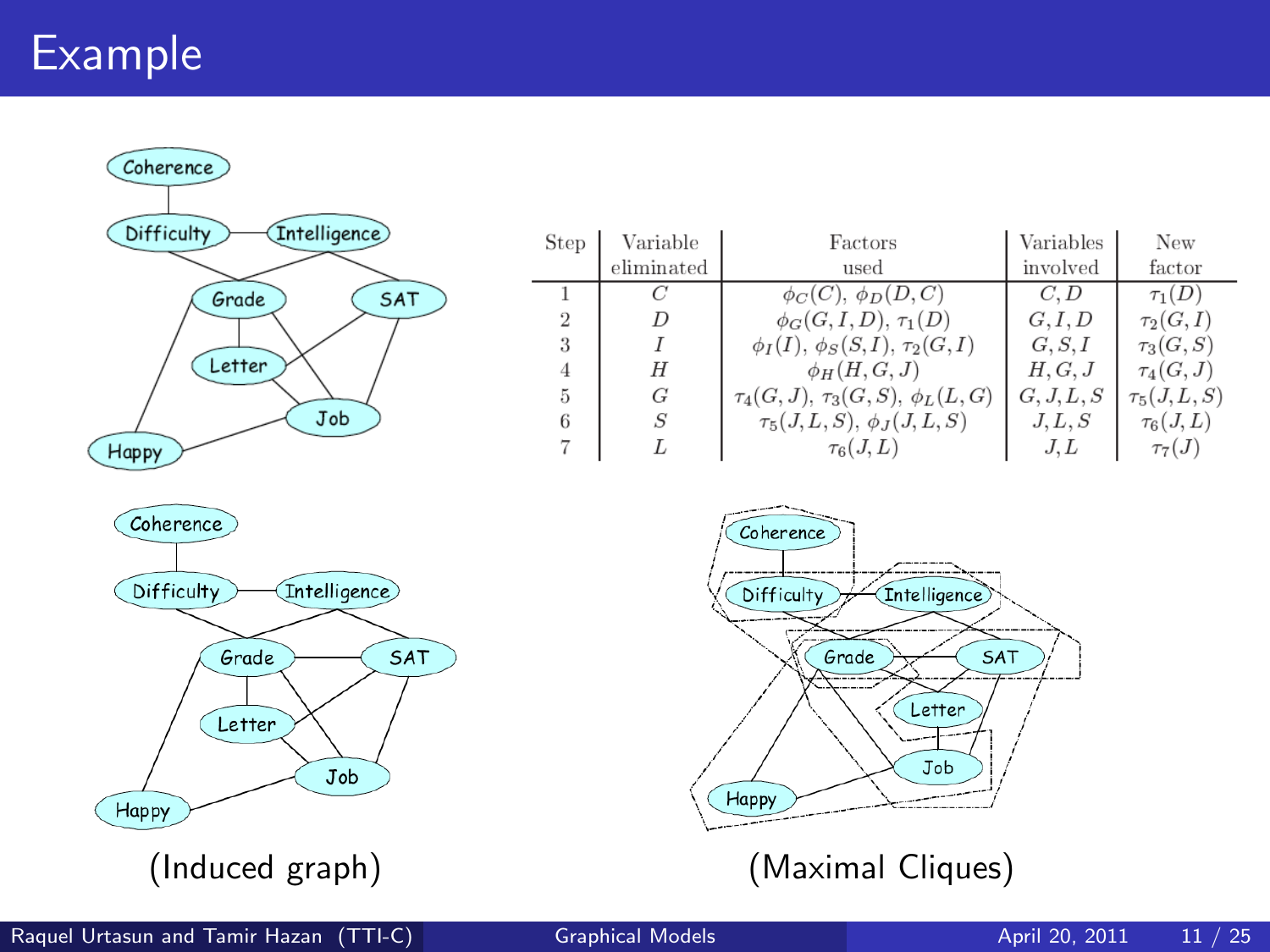**Theorem**: Let  $\mathcal{I}_{\Phi, \prec}$  be the induced graph for a set of factors  $\Phi$  and ordering  $\prec$ , then

- **■** Every factor generated during the VE has a scope that is a clique in  $\mathcal{I}_{\Phi,\prec}$ .
- 2 Every maximal clique in  $\mathcal{I}_{\Phi, \prec}$  is the scope of some intermediate factor in the computation.

Proof of first statement:

- **•** Consider a factor  $\psi(Y_1, \dots, Y_k)$  generated during VE.
- $\bullet$  By definition of induced graph, there must be an edge between each  $Y_i$  and  $Y_j$ .
- $\bullet$  Hence  $Y_1, \cdots, Y_k$  is a clique.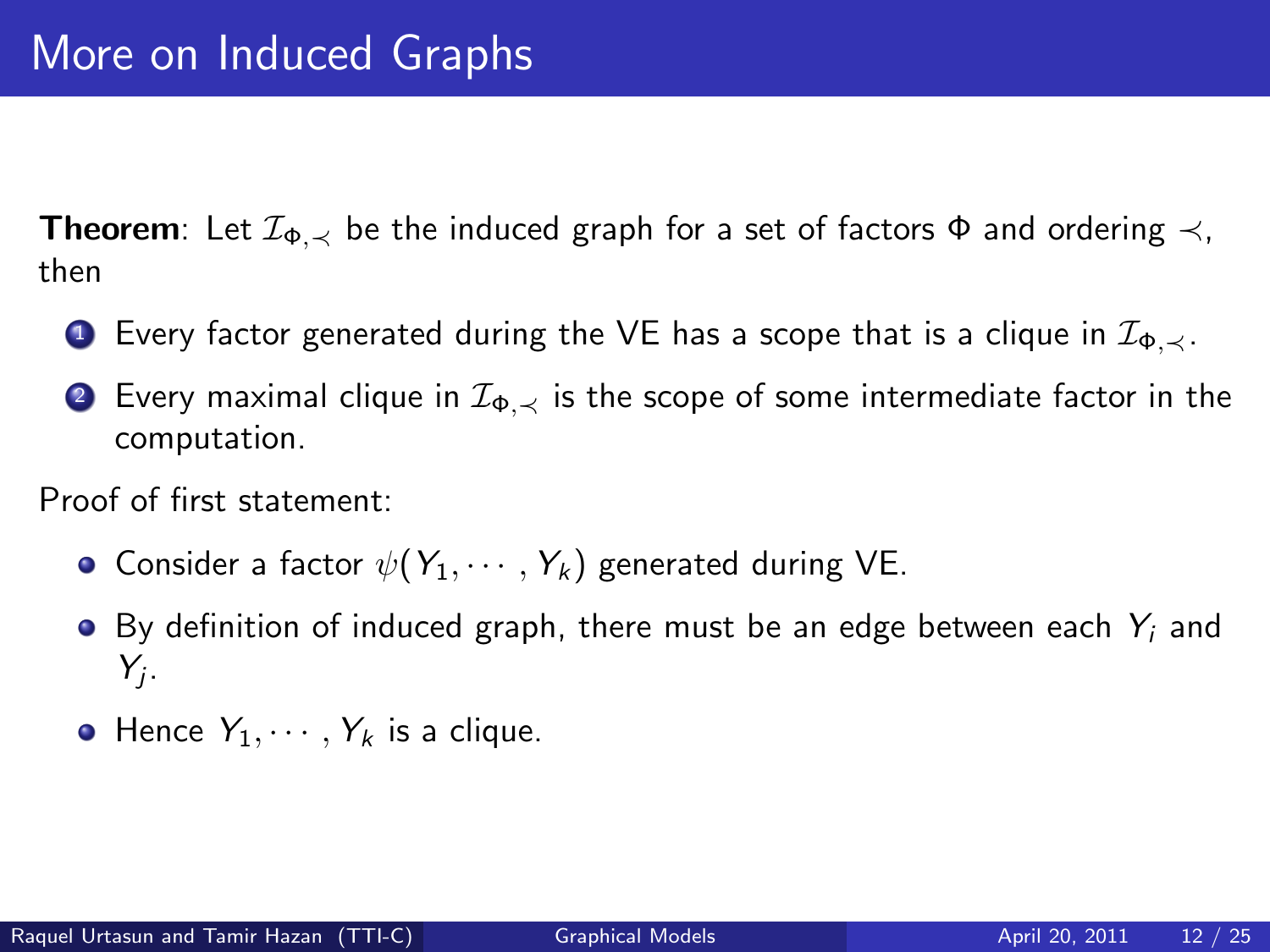# More on Induced Graphs

**Th**: Let  $\mathcal{I}_{\Phi, \prec}$  be the induced graph for a set of factors  $\Phi$  and ordering  $\prec$ , then

- **■** Every factor generated during the VE has a scope that is a clique in  $\mathcal{I}_{\Phi,\prec}$ .
- **2** Every maximal clique in  $\mathcal{I}_{\Phi, \prec}$  is the scope of some intermediate factor in the computation.

Proof of second statement:

- Let  $\mathbf{Y} = \{Y_1, \dots, Y_k\}$  be a maximal clique, where  $Y_1$  is the first of the variables to eliminate.
- As **Y** is a clique, there is an edge from  $Y_1$  to all the other  $Y_i$ .
- $\bullet$  Once  $Y_1$  is eliminated it cannot appear in other factors, so no new edges can be added. Edges connecting  $Y_1$  were added prior to this point in time.
- As there is an edge between  $\,Y_1$  and  $\,Y_i$ , there is a factor containing both.
- When eliminating  $Y_1$  all these factors are multiplied, therefore  $\psi$  contains  $Y_1, \cdots, Y_k$ .
- This factor cannot contain any other variables, otherwise there would also be an edge to all  $Y_1, \dots, Y_k$ , and  $Y_1, \dots, Y_k$  would not be maximal connected subgraph.

Raquel Urtasun and Tamir Hazan (TTI-C) [Graphical Models](#page-0-0) **April 20, 2011** 13 / 25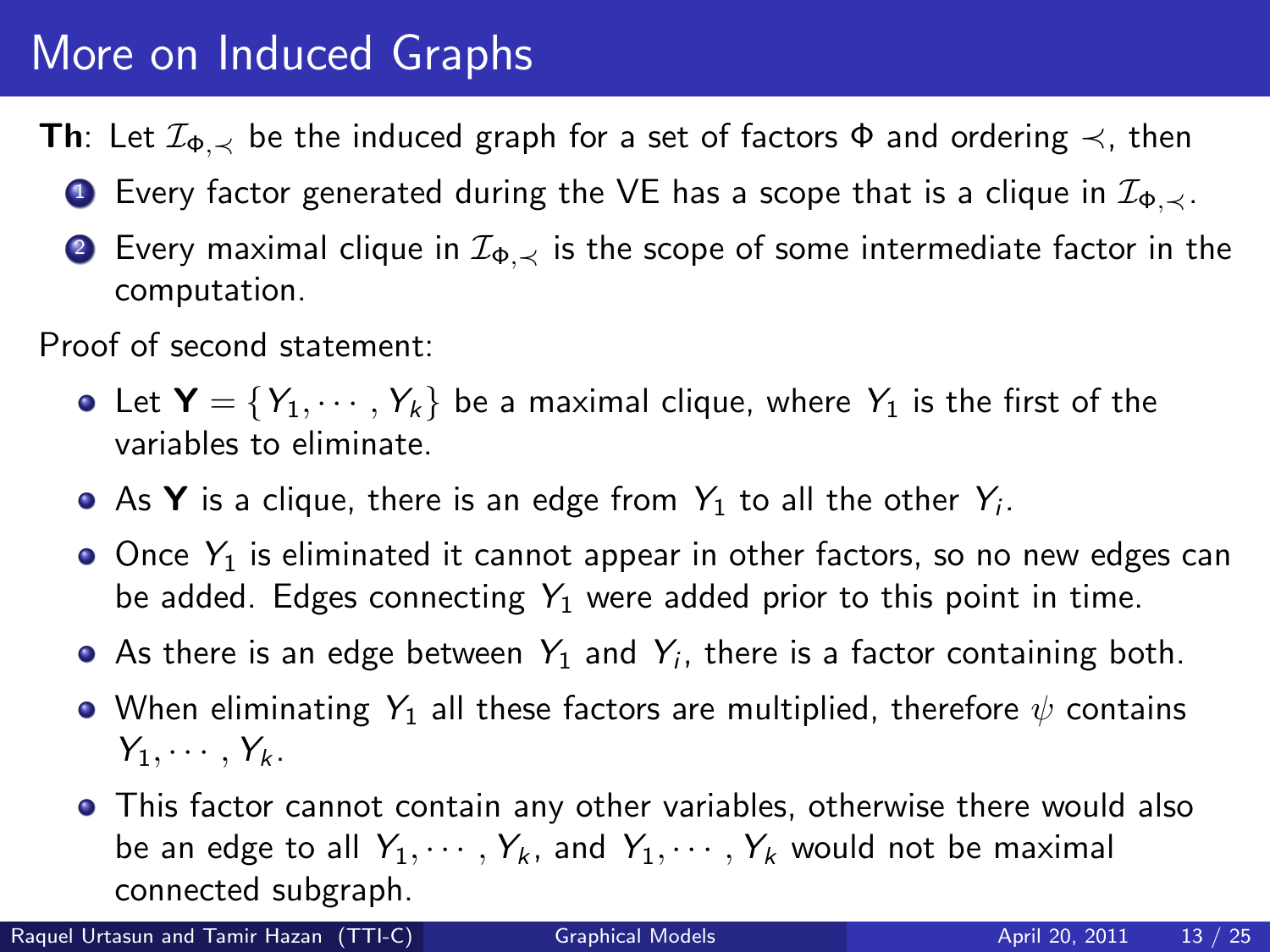$\begin{aligned} \hspace{0.0cm} \textcolor{blue}{\textbf{1.5}} \textcolor{blue}{\textbf{1.5}} \textcolor{blue}{\textbf{1.5}} \textcolor{blue}{\textbf{1.5}} \textcolor{blue}{\textbf{1.5}} \textcolor{blue}{\textbf{1.5}} \textcolor{blue}{\textbf{1.5}} \textcolor{blue}{\textbf{1.5}} \textcolor{blue}{\textbf{1.5}} \textcolor{blue}{\textbf{1.5}} \textcolor{blue}{\textbf{1.5}} \textcolor{blue}{\textbf{1.5}} \textcolor{blue}{\textbf{1.5}} \textcolor{blue}{\textbf{1.5}} \textcolor{blue}{\textbf{$ 

| Coherence                         |             |                |                                            |            |                 |
|-----------------------------------|-------------|----------------|--------------------------------------------|------------|-----------------|
| Intelligence<br><b>Difficulty</b> | <b>Step</b> | Variable       | Factors                                    | Variables  | New             |
|                                   |             | eliminated     | used                                       | involved   | factor          |
| SAT<br>Grade                      |             |                | $\phi_C(C), \phi_D(D, \overline{C})$       | C, D       | $\tau_1(D)$     |
|                                   | $\Omega$    | $\overline{D}$ | $\phi_G(G, I, D), \tau_1(D)$               | G, I, D    | $\tau_2(G,I)$   |
| Letter                            | 3           |                | $\phi_I(I), \phi_S(S, I), \tau_2(G, I)$    | G, S, I    | $\tau_3(G, S)$  |
|                                   |             | H              | $\phi_H(H,G,J)$                            | H, G, J    | $\tau_4(G,J)$   |
| Job                               | 5           | G              | $\tau_4(G, J), \tau_3(G, S), \phi_L(L, G)$ | G, J, L, S | $\tau_5(J,L,S)$ |
|                                   | 6           | S              | $\tau_5(J,L,S), \phi_J(J,L,S)$             | J, L, S    | $\tau_6(J,L)$   |
| Happy                             |             |                | $\tau_6(J,L)$                              | J.L        | $\tau_7(J)$     |

(Maximal Cliques) (VE)

• The maximal cliques in  $\mathcal{I}_{G,\prec}$  are

$$
C_1 = {C, D}C_2 = {D, I, G}C_3 = {G, L, S, J}C_4 = {G, J, H}
$$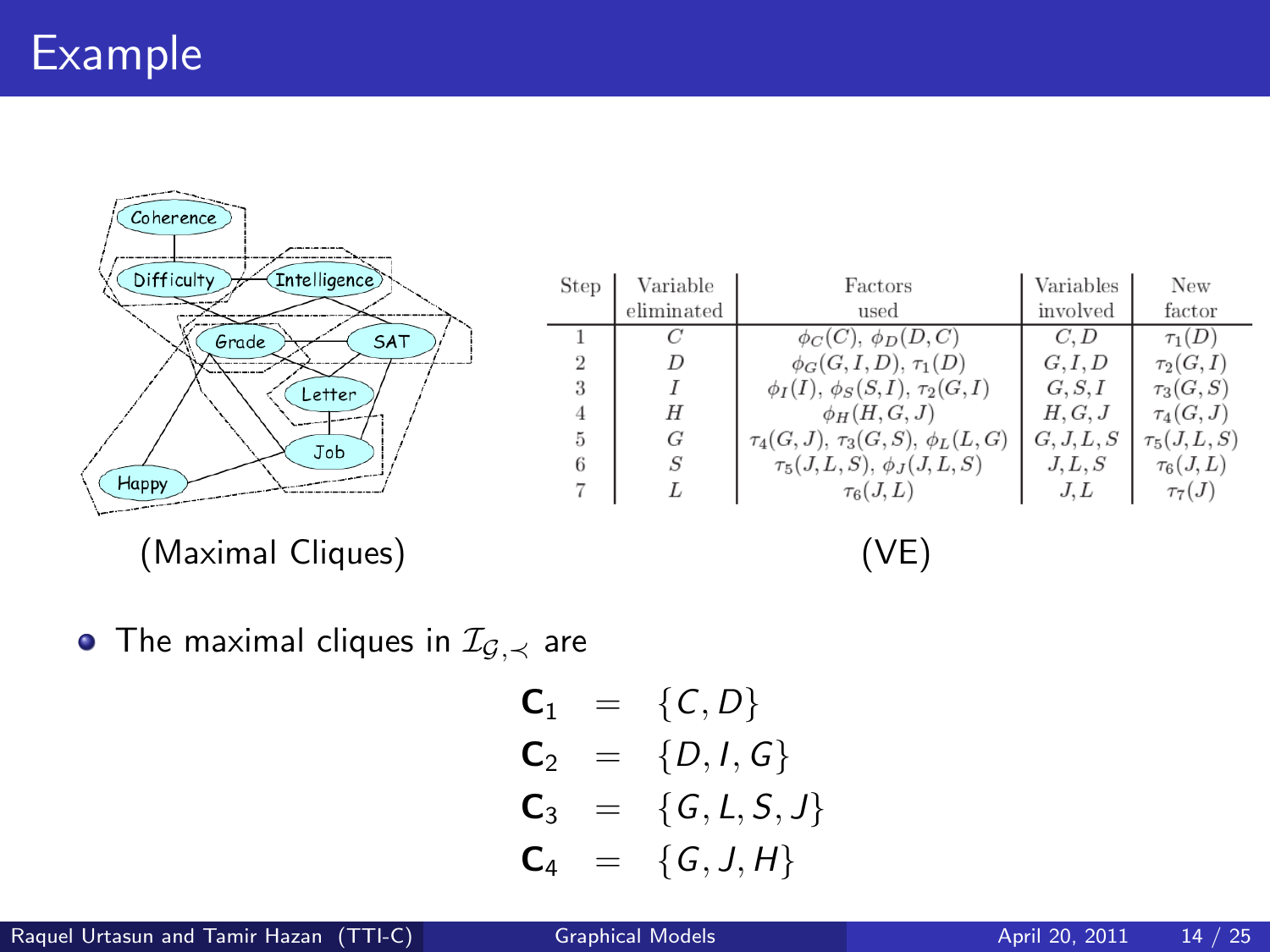- We define the **width** of an induced graph to be the number of nodes in the largest clique in the graph minus 1.
- $\bullet$  We define the **induced width**  $w_{\mathcal{K},\prec}$  of an ordering  $\prec$  relative to a directed or undirected graph K to be the width of the graph  $\mathcal{I}_{K,\prec}$  induced by applying VE to  $K$  using ordering  $\prec$ .
- We define the minimal induced width of a graph  $K$  to be

 $w_{\mathcal{K}}^* = \min_{\prec} w(\mathcal{I}_{\mathcal{K},\prec})$ 

• The minimal induced width of the graph  $K$  provides a bound on the best performance we can hope by applying VE to a probability that factorizes over  $K$ .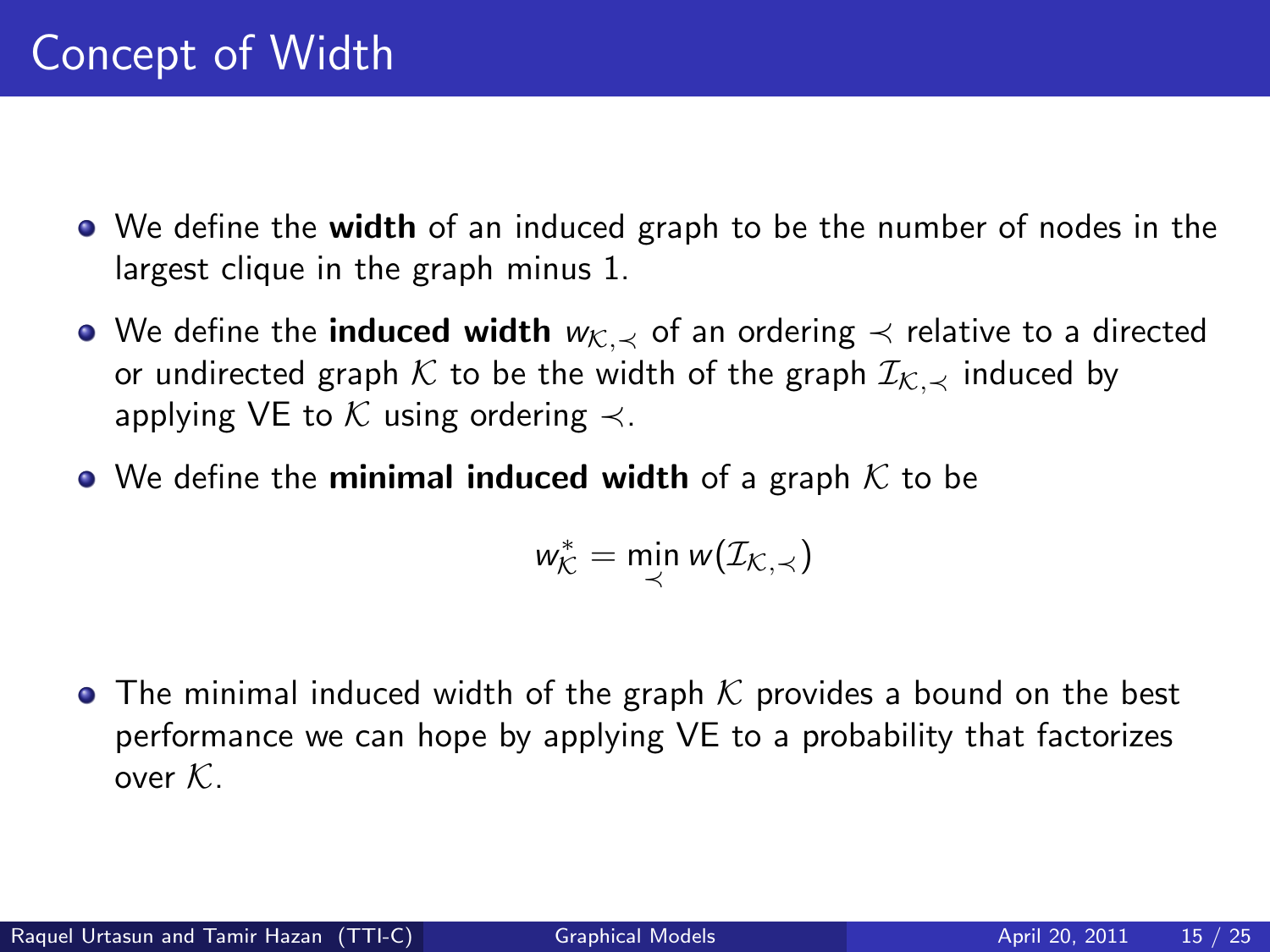- How can we compute the minimal induced width of the graph?
- and the elimination ordering achieving that width?
- $\bullet$  Given a graph and a bound K, determine whether there exist an elimination ordering achieving an induced width  $\leq K$  is NP-complete.
- Finding the optimal elimination ordering is also NP-hard.
- Note that this is different from the NP-hardness of inference: even if we knew the best elimination ordering, the width might be too large and inference might be exponential.
- How to find good elimination orderings?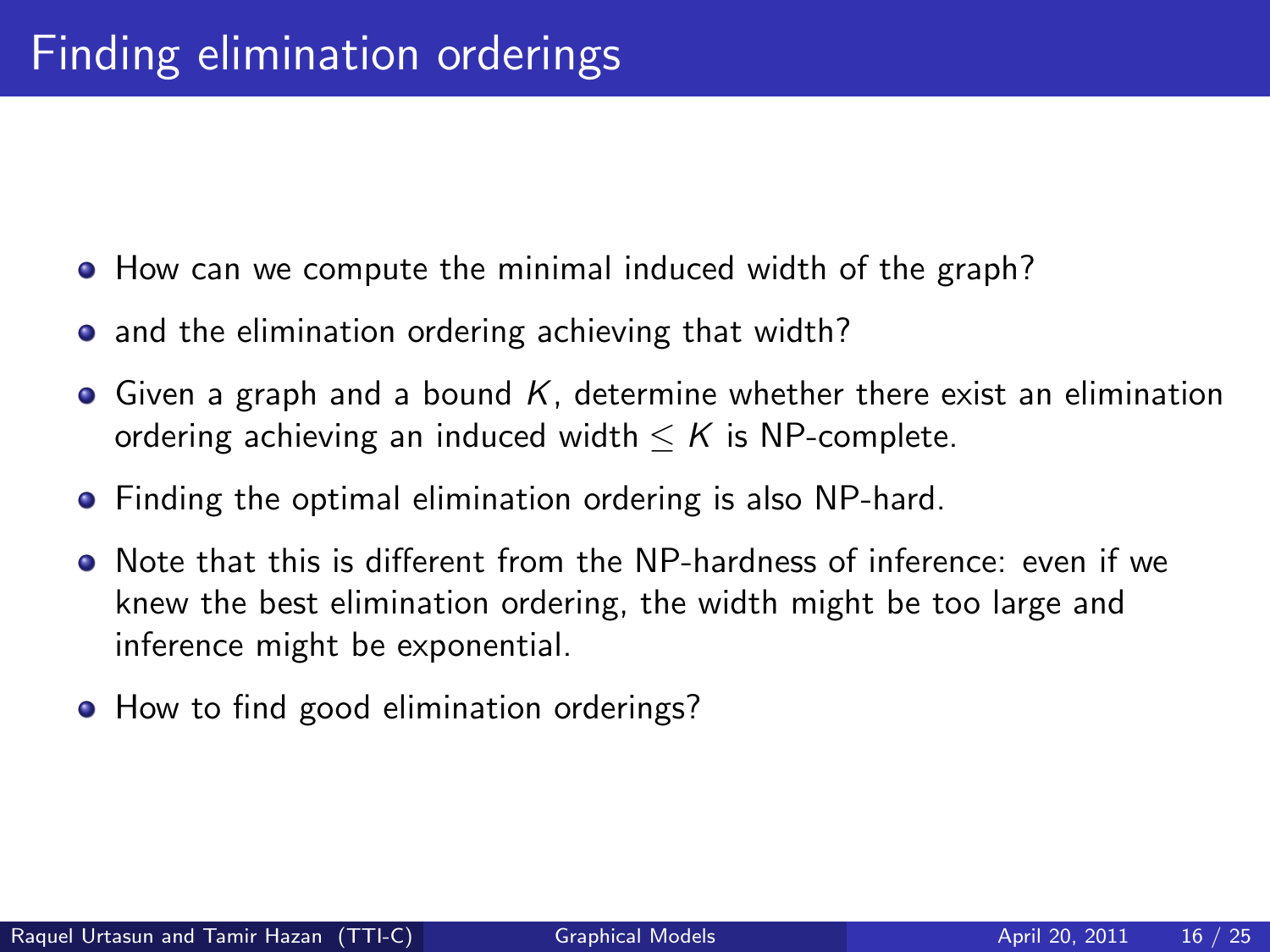An undirected graph is **chordal** if it contains no cycle of length greater than three that has no "shortcut", i.e., every minimal loop is length three.

**Theorem:** Every induced graph is chordal

- Proof by contradiction: Assume we have such a cycle  $X_1 - X_2 - \cdots - X_k - X_1$  for  $k > 3$ .
- Without lost of generality assume  $X_1$  is the first variable to eliminate.
- Before we showed that no edge incident on  $X_1$  is added after  $X_1$  is eliminated, hence  $X_1 - X_2$  and  $X_1 - X_k$  must exist at this point.
- Therefore the edge  $X_2 X_k$  will be added at the same time, contradicting our assumption.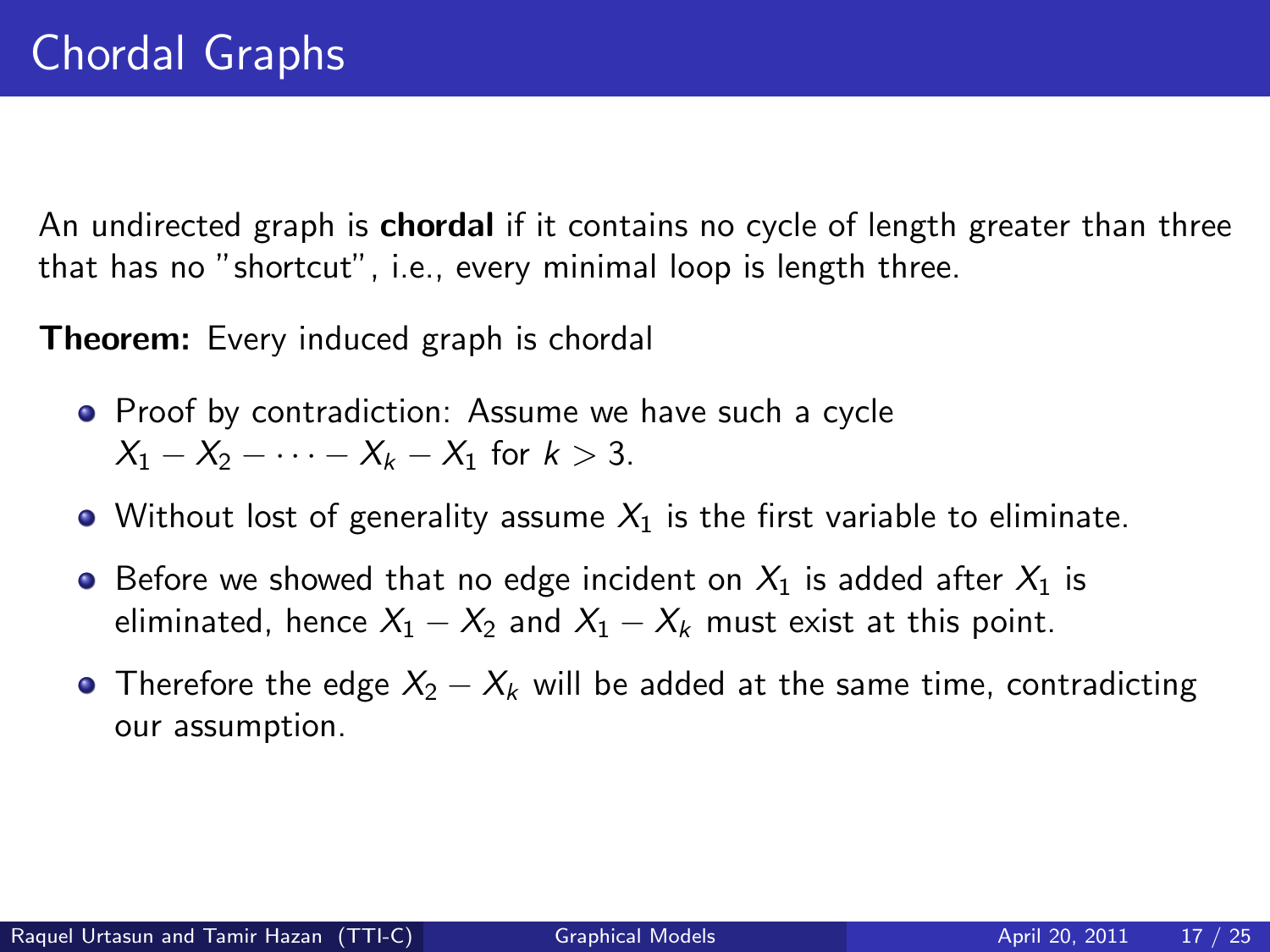

• The loop  $H \to G \to L \to J \to H$  is cut by the chord  $G \to J$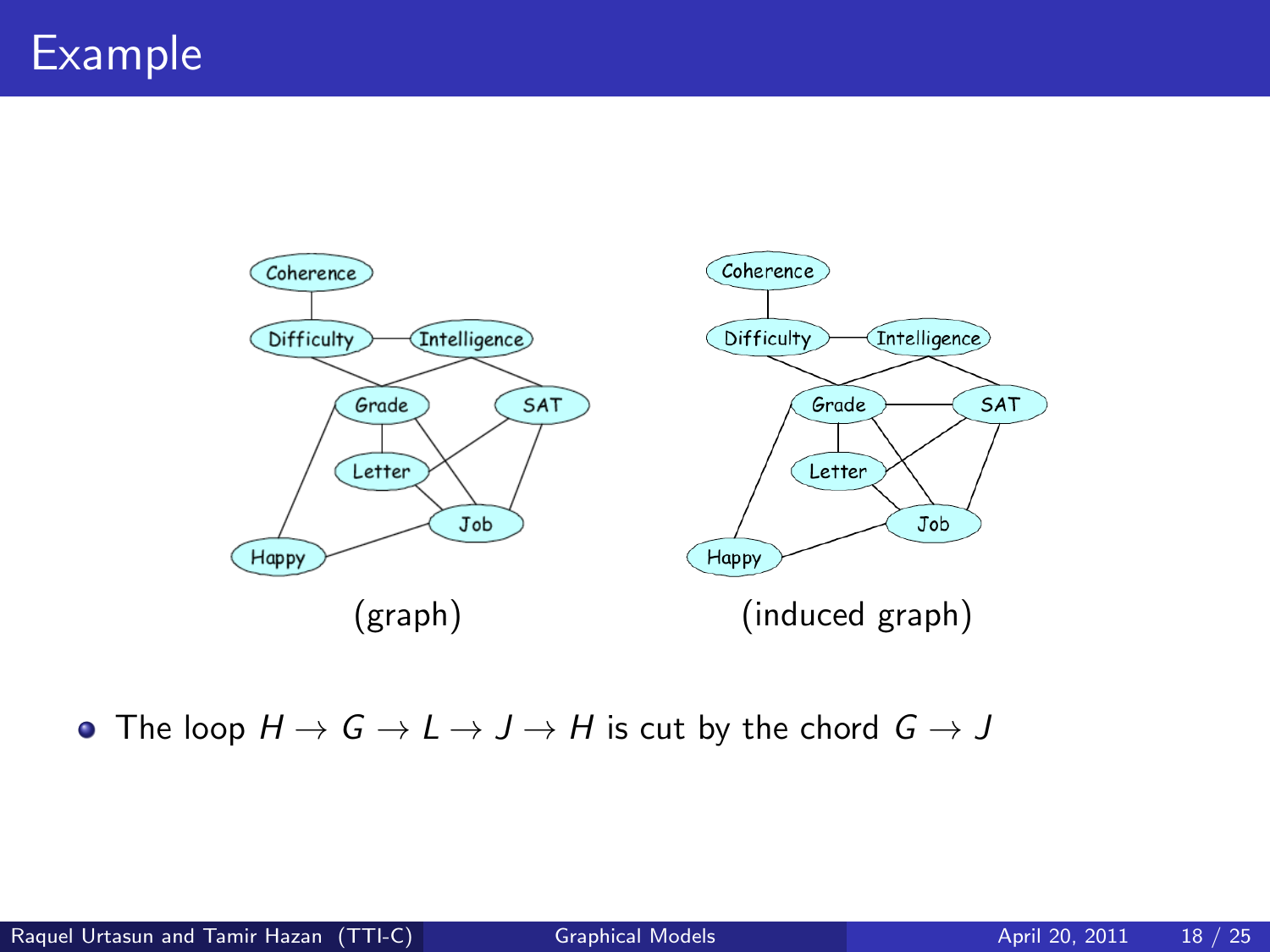## More on chordal graphs

**Theorem:** Any chordal graph  $H$  admits an elimination ordering that does not introduce any fill edges into the graph.

- **•** Proof by induction on the number of nodes in the tree.
- Let  $H$  a chordal graph with *n* nodes.
- There is a clique tree  $T$  for  $H$ .
- $\bullet$  Let  $C_k$  be a clique in the tree which is a leaf, i.e., it has only a single other clique as neighbor.
- Let  $X_i$  be a variable which is in  $C_k$  but not in its neighbor.
- Let  $\mathcal{H}'$  be the graph by eliminating  $X_i$ .
- The neighbors of  $X_i$  are  $C_k \{X_i\}$ .
- As all the neighbors are in  $C_k$ , they are connected to each other.
- Therefore eliminating  $X_i$  introduces no fill edges.
- As  $\mathcal{H}'$  is also chordal, we can apply the inductive hypothesis.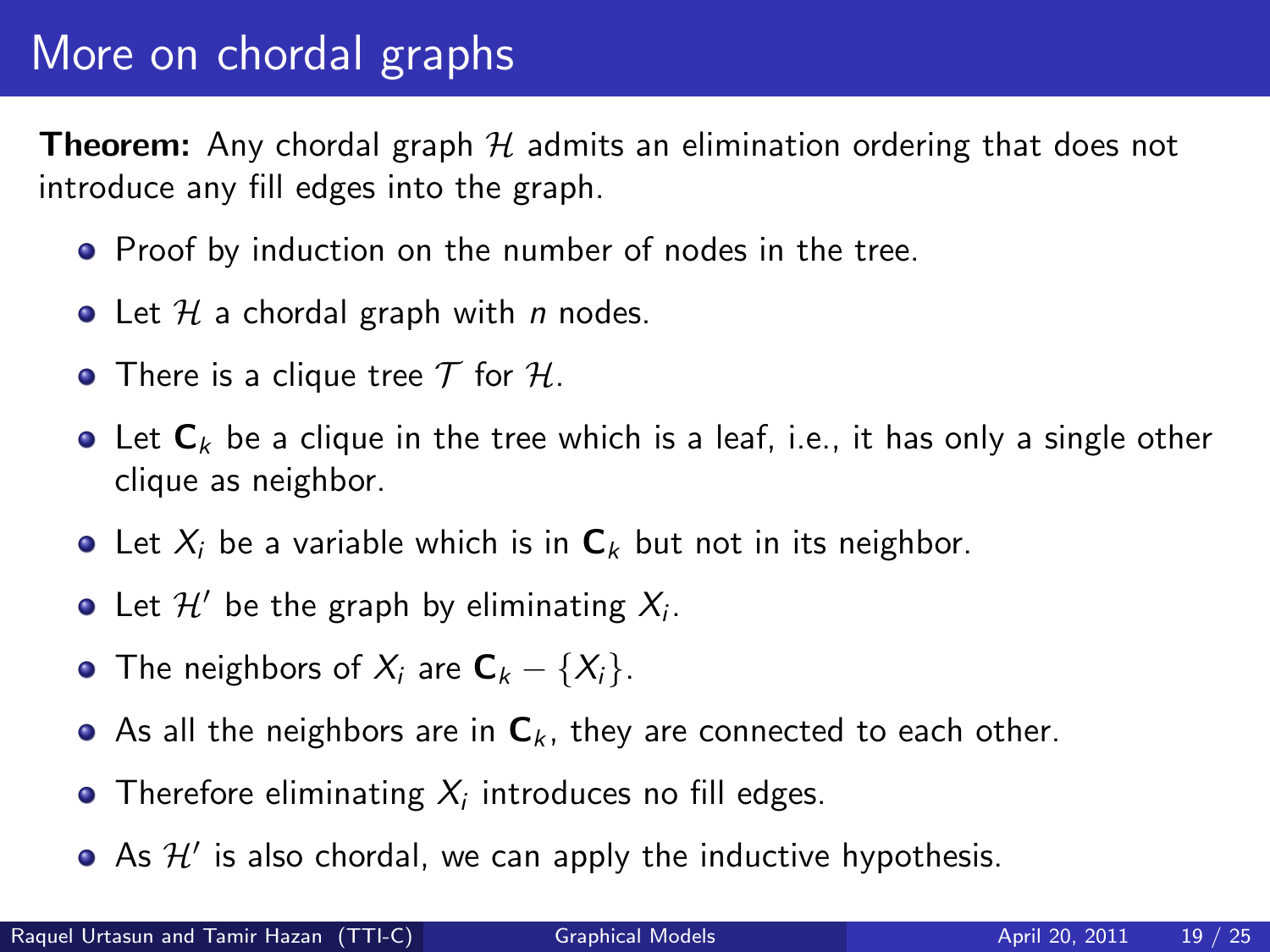

- Each sepset separates the two sides of the tree, e.g.,  $\{G, S\}$  separates  $\{C, I, D\}$  and  $\{L, J, H\}$ .
- $\bullet$  The elimination ordering C, D, I, H, G, S, L, J is an ordering that might arise from the construction of the previous theorem.
- The other ordering we saw in the previous day does not respect this construction and introduces edges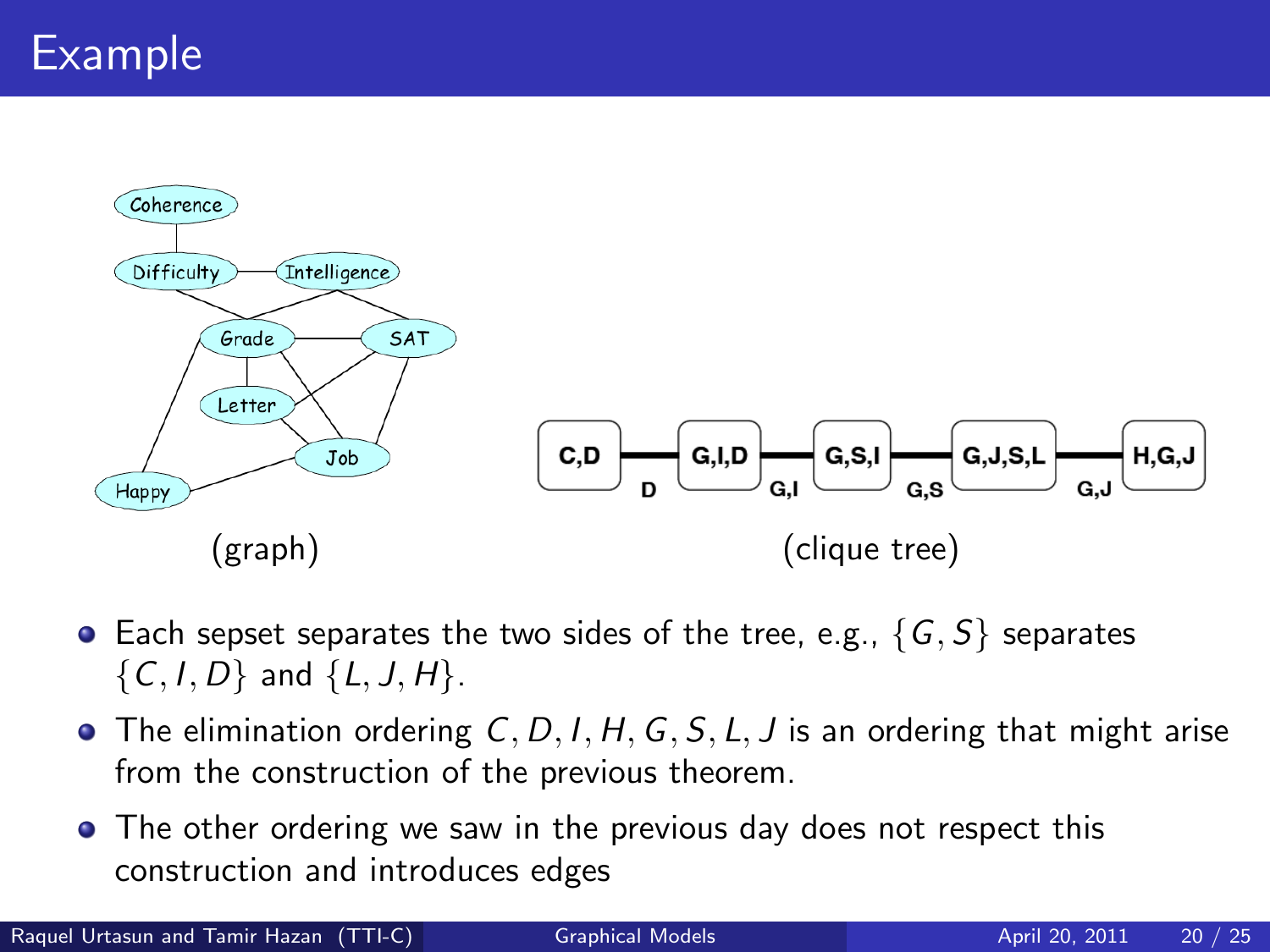## Maximum Cardinality I

- An alternative for constructing an ordering that introduces no edges in a chordal graph is the Max-cardinality algorithm.
- It does not use clique trees but operates in the graph.

Algorithm 9.3 Maximum Cardinality Algorithm for constructing an elimination ordering

```
Procedure Max-Cardinality (
         \mathcal{H} // An undirected graph over X
        Initialize all nodes in X as unmarked
1
\overline{2}for k = |\mathcal{X}| \dots 1X \leftarrow unmarked variable in X with largest number of marked neighbors
3
          \pi(X) \leftarrow k\boldsymbol{\Lambda}Mark X5
6
        return \pi
```
- The elimination ordering is REVERSE.
- **•** Example on the board.

Raquel Urtasun and Tamir Hazan (TTI-C) [Graphical Models](#page-0-0) **April 20, 2011** 21 / 25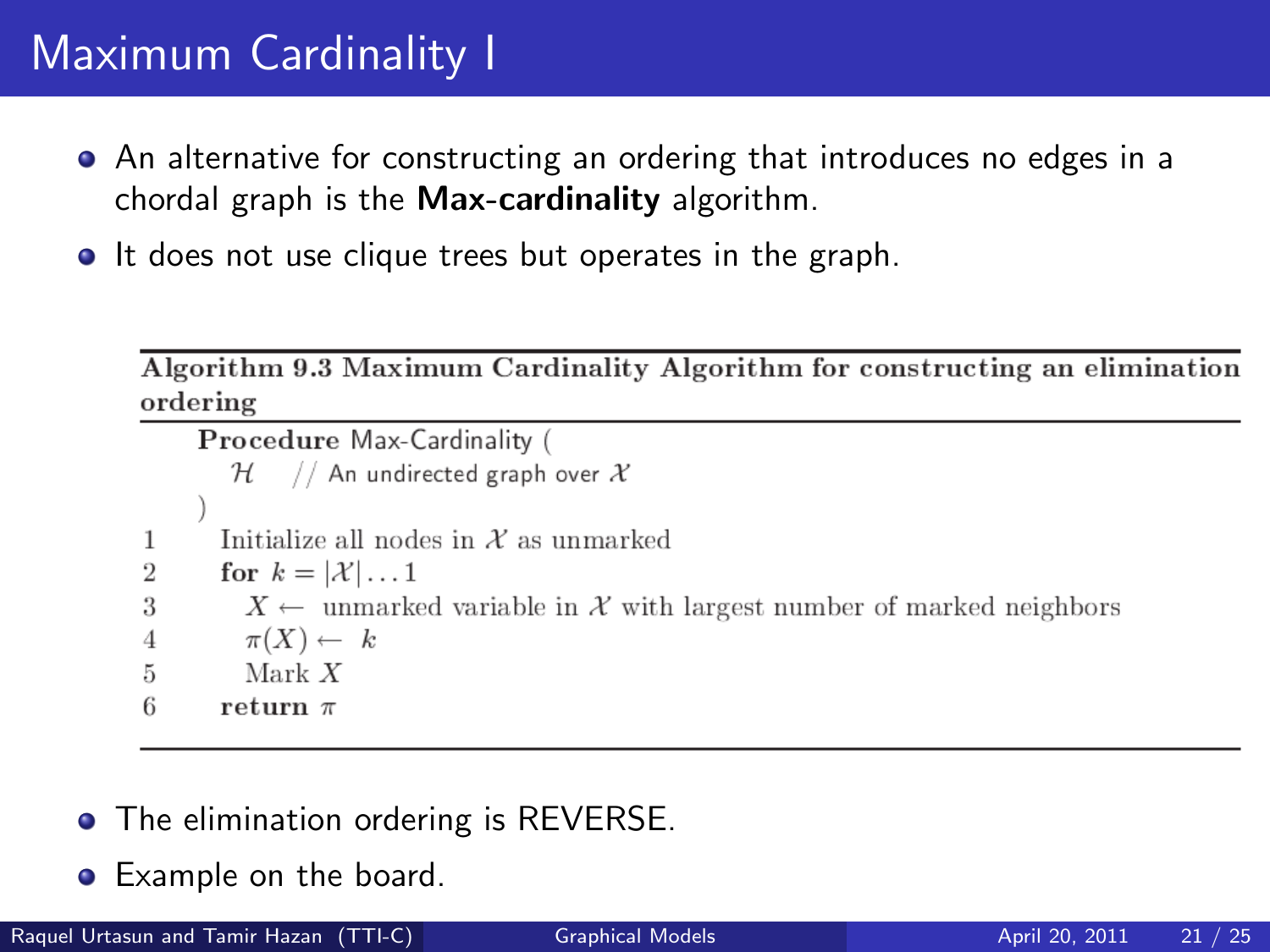- As max cardinality gives an ordering with is consistent with previous theorem, when applied to chordal graphs it introduces no fill edges.
- **Theorem**: Let H be a chordal graph. Let  $\pi$  be the ranking obtained by running Max-Cardinality on  $H$ . Then Sum-product-VE with order  $\pi$  does not introduce any fill edges.
- Max-cardinality algorithm can also be used to construct elimination ordering for a non-chordal graph.
- However, in this case the algorithm is not as good as others that we will see later in the course.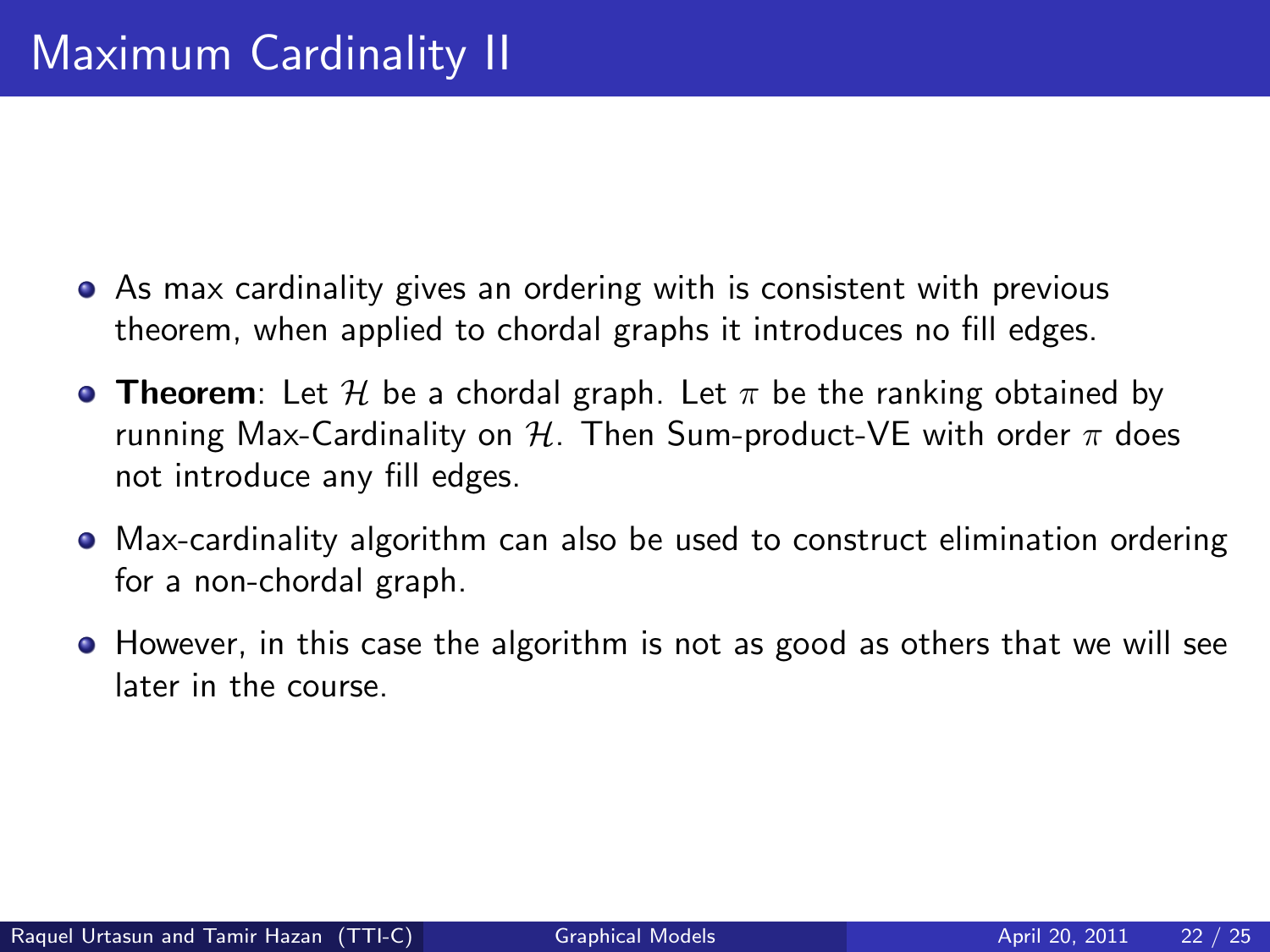- If H is a chordal graphs, then apply max-cardinality.
- $\bullet$  If  $H$  is non-chordal then
	- **1** Triangulate <sup>2</sup> Max-cardinality
- **•** Finding the minimal triangulation is NP-Hard.
- There are other algorithms that we now going to discuss.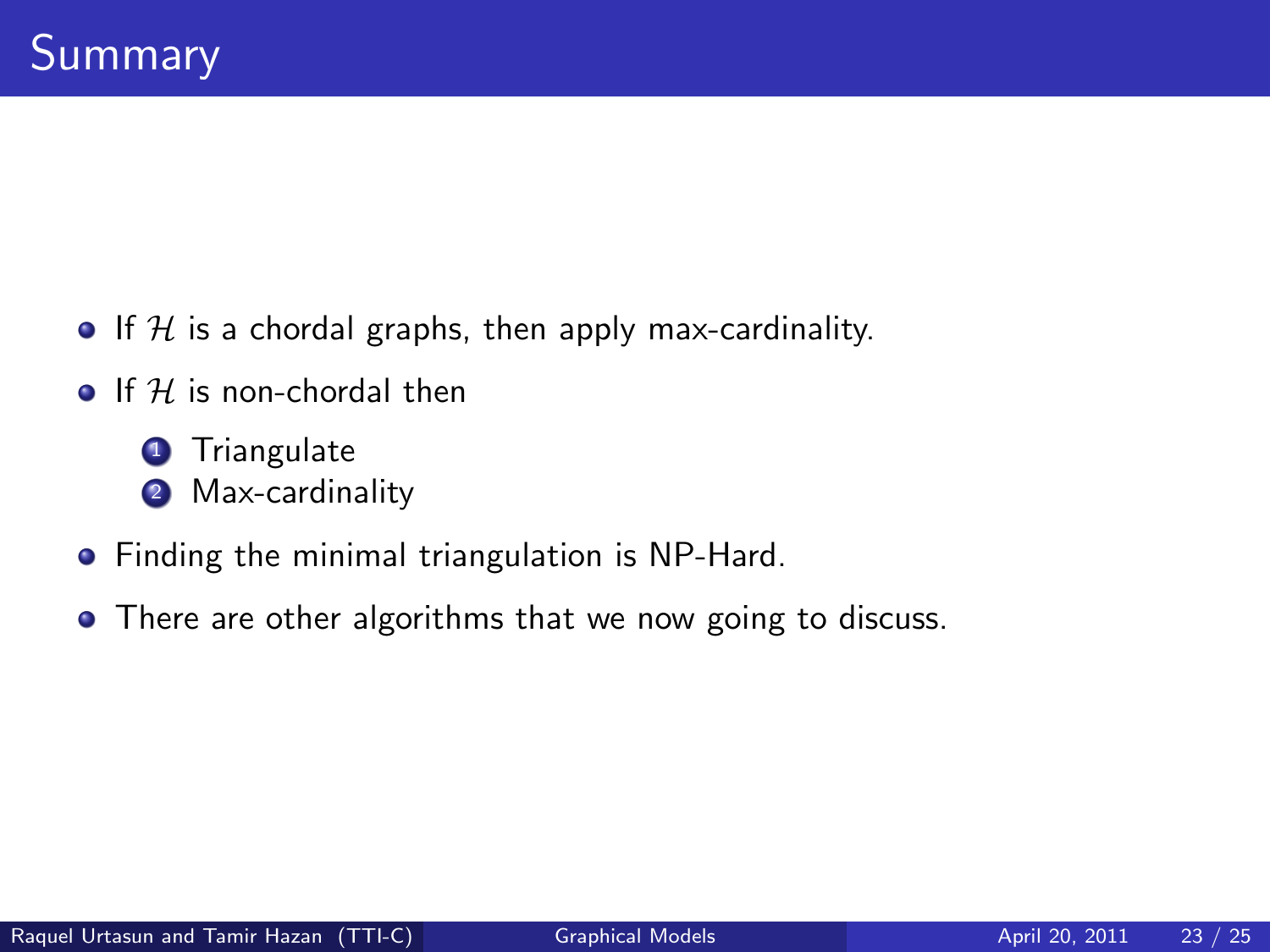## Minimum Fill/Size/Weight Search

- **•** Goal: Find an ordering that induces a small graph.
- We cannot solve this exactly.
- **•** Greedy algorithm eliminating algorithms one at a time.
- Question is which one at each step?

Algorithm 9.4 Greedy search for constructing an elimination ordering

```
Procedure Greedy-Ordering (
        \mathcal{H} // An undirected graph over X
       s // An evaluation metric
       Initialize all nodes in X as unmarked
1
\overline{2}for k = 1 \dots |\mathcal{X}|3
          Select an unmarked variable X \in \mathcal{X} that minimizes s(\mathcal{H}, X)\pi(X) \leftarrow k\overline{4}5
          Introduce edges in H between all neighbors of XMark X return \pi6
```